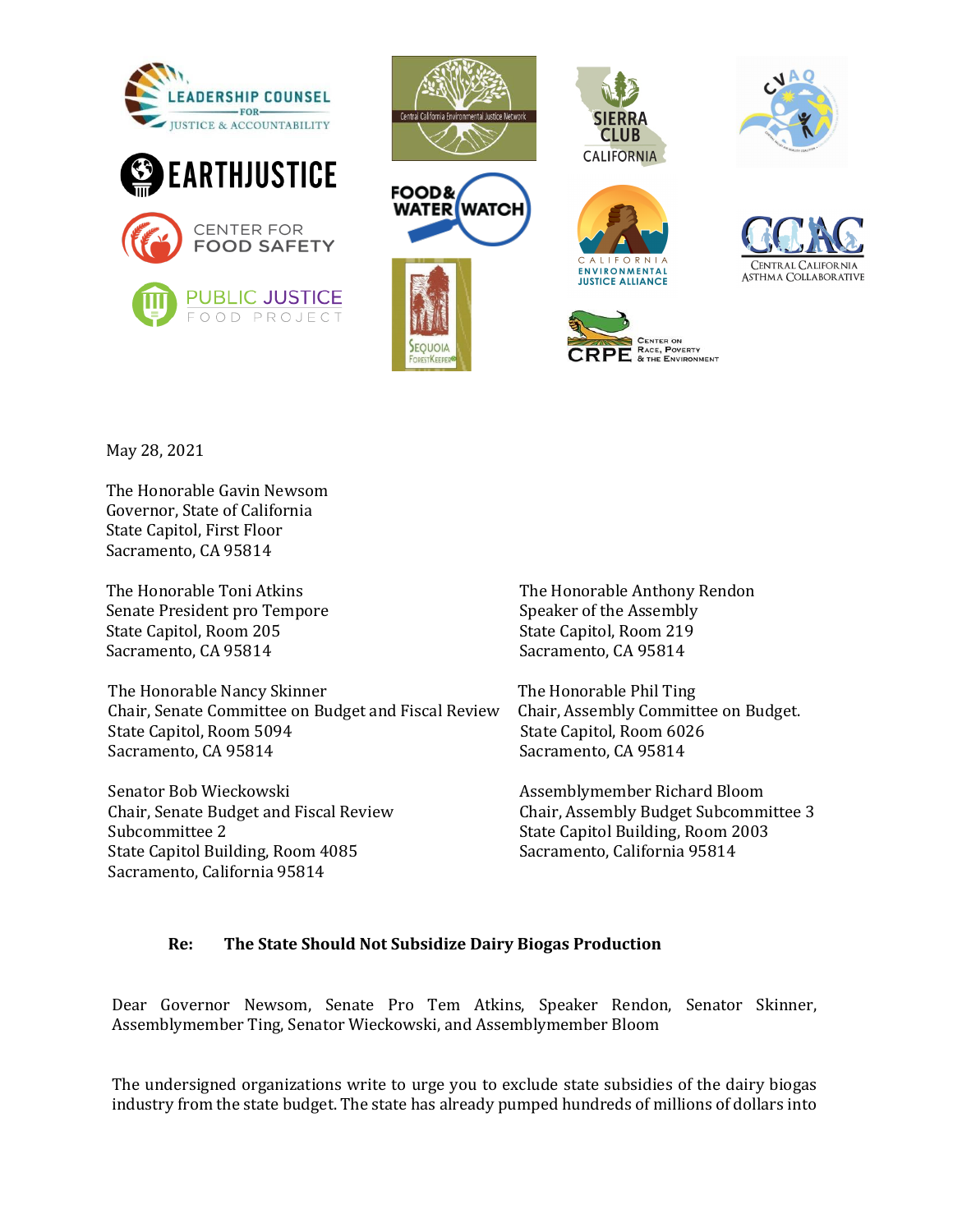the dairy biogas industry for the benefit of a very few, to the detriment of many. Enough is enough. We specifically urge our leaders to refrain from lining the pockets of the dairy biogas industry with subsidies from the general fund, greenhouse gas reduction funds, or from federal relief money.1

We lay out below several reasons in short summary form as to why biogas subsidies are a bad idea. We can provide further detail on each:

# **Investing in Dairy Biogas Perpetuates and Exacerbates air and water pollution from dairies in California's Central Valley**

Biogas is derived from wet manure, produced by cows in large Confined Concentrated Animal Feeding Operations (CAFOs), by capturing the gas in a system called an anaerobic digester. Biogas creation for off-farm sales occurs almost exclusively on extremely large CAFOs, averaging approximately seven thousand cows each. And those mega-dairies are primarily located in the San Joaquin Valley, an area plagued with contaminated water and polluted air.

# **Water Pollution**

Manure, laden with nitrate, is applied to fields following the anaerobic digestion process. Digesters do nothing to address nitrogen in manure. Nitrogen seeps into groundwater, causing and contributing to groundwater pollution which will impact drinking water sources for disadvantaged communities for decades.

### *Air Pollution, Odor, and Flies*

Dairy CAFOs produce harmful air pollution and greenhouse gas (GHG) emissions, including the climate super-pollutant methane and are the leading source of volatile organic compounds (VOCs) and ammonia in the San Joaquin Valley, which contribute to harmful ozone (smog) and fine particulate matter (PM2.5), respectively. The Valley continues to have unhealthy air quality, and fails to meet state and federal air quality standards for ozone and PM2.5. A recent report published in the Proceedings of the National Academy of Sciences found that nationally, 12,400 deaths per year were attributable to PM2.5 formed by ammonia.<sup>2</sup> Deaths from ammonia-related PM2.5 in California were estimated at 1,690 annually - over thirteen percent of U.S. deaths - with most of them occurring in the San Joaquin Valley.<sup>3</sup> Further biogas incentives and production will only make this air pollution crisis worse, including increased ammonia emissions as a direct result of anaerobic digestion.<sup>4</sup>

<sup>1</sup> As noted in an Assembly Appropriations Bill Analysis of SB 1440, there are already numerous sources of subsidies for dairy biomethane, including: the Low Carbon Fuel Standard, the Dairy Digester Research and Development Program, The Aliso Canyon Mitigation Settlement funds, the SB 1383 biomethane pilot project funds, the Bioenergy Market Adjustment Tariff (BioMAT), the Renewable Natural Gas Incentive Program, and other portions of the Greenhouse Gas Reduction Fund's revolving loan program.

<sup>&</sup>lt;sup>2</sup> Domingo, et al, Air quality-related health damages of food, PNAS 2021 Vol. 118, No. 20 e2013637118, https://doi.ort/10.1073/pnas.2013637118

<sup>&</sup>lt;sup>3</sup> Domingo, et al, SI Appendix, Fig. S4 and Table S2, Air quality-related health damages of food, PNAS 2021 Vol. 118 No. 20 e2013637118, https://www.pnas.org/content/suppl/2021/05/06/2013637118.DCSupplemental

<sup>4</sup> Ammonia emissions from digestate – manure exiting an anaerobic digester – increased 81% relative to undigested manure. *See* Holly, et al., Greenhouse gas and ammonia emissions from digested and separated dairy manure during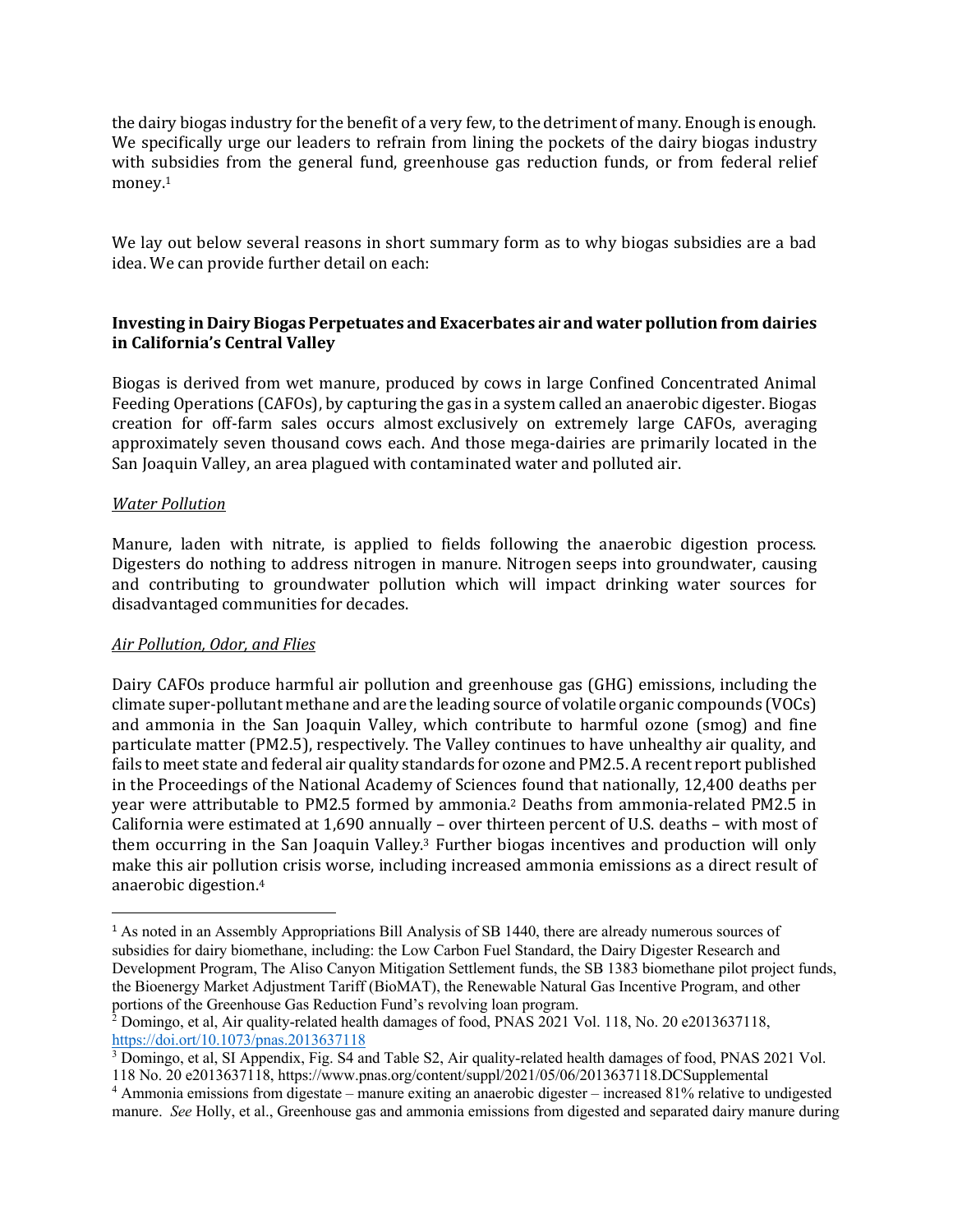Additionally, cows emit approximately the same amount of methane through their digestive processes as the manure when liquefied for biogas production, but remains unabated.

In addition to water and air pollution, people that live near large dairies talk of flies and of evening odors so strong they cannot be outside.

### *Dairy Biogas Leads to Dairy Expansion and More Pollution*

Anaerobic digesters and pipeline infrastructure are typically constructed to accommodate expanded herd sizes or attract expanded herd sizes and dairy clusters.<sup>5</sup> Investment in dairy biogas production incentivizes continued and expanded large CAFO operations, and thus perpetuates and exacerbates pollution and nuisance from large CAFOs.

# **Rewarding Biogas Production Could Increase Harmful Methane Emissions**

The methane currently emitted from dairies is not an inevitable or normally occurring consequence of raising livestock; it is the result of unsustainable, profit-maximizing management practices including animal confinement, consolidation, and flush-based manure storage. Herds raised on pasture, in more manageable numbers, or with dry-handling manure systems avoid the creation of manure methane in the first place. By further subsidizing dairy biogas, the Legislature would be perversely rewarding the most polluting practices, thereby encouraging the dairy industry to continue to intentionally produce methane. Any increase in methane production is harmful to the climate, and even if the digesters seek to capture that methane, the risk of methane leakage is high in the industry.

### Dairy biogas hinders our efforts to transition fully to clean energy

California is poised – through policy and action - to phase out harmful polluting fuels and transition to truly clean energy. Dairy biogas is equivalent to fossil natural gas and emits the same pollutants as gas. The State should remain properly focused on achieving a zero-emission transportation system and electric grid, consistent with the Governor's recent Executive Order, which eliminate not only GHGs but also PM2.5 and NOx pollution that would continue to be emitted by gas-powered vehicles and power plants. Similarly, relying on biomethane to decarbonize home heating foregoes the significant health benefits of swapping indoor gas combustion for modern, zero-emission

storage and after land disposal, Agriculture, Ecosystems and Environment 239 (2017) 410–419, https://www.researchgate.net/publication/313731233\_Greenhouse\_gas\_and\_ammonia\_emissions\_from\_digested\_an d separated dairy manure during storage and after land application

<sup>&</sup>lt;sup>5</sup> Lakeside Pipeline LLC pilot application, involving an "initial cluster" plan of 10 dairies, encompassing 62,110 cows, notes that the "applicant's future plans include expansions to up to 11 additional dairies (6 digesters)" and *contemplates expansion of dairy herd sizes*.

The Merced Pipeline LLC pilot application incorporates 8 dairies with 39,290 cows, notes that its "project team is already in discussions with the owners of 2 additional dairies," and explains the possibility of "*another 11 more potential expansion dairies*" and similarly referencing "*likely expansions of those dairies*[']" herd sizes